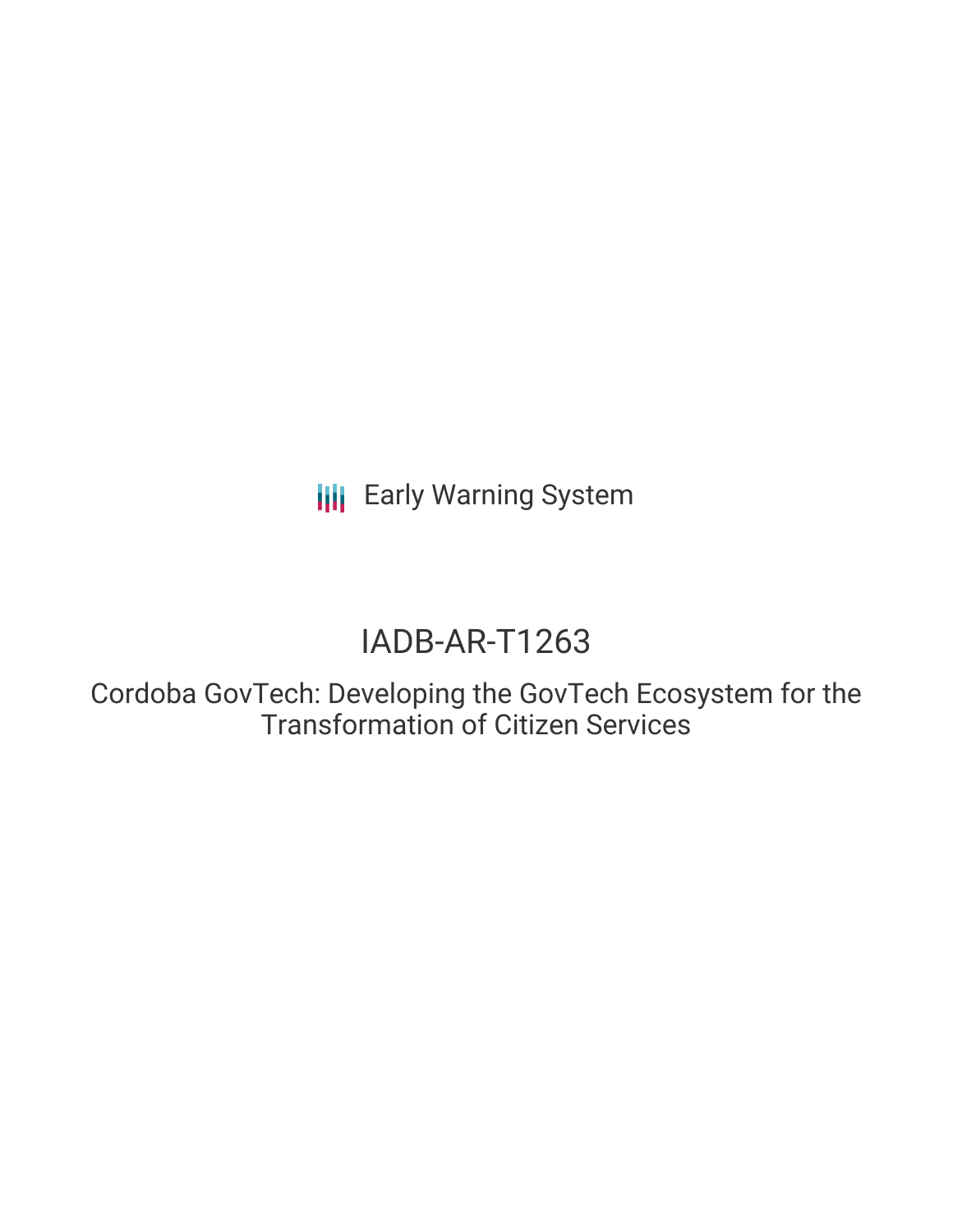

## **Quick Facts**

| <b>Countries</b>               | Argentina                                 |
|--------------------------------|-------------------------------------------|
| <b>Specific Location</b>       | Province of Córdoba                       |
| <b>Financial Institutions</b>  | Inter-American Development Bank (IADB)    |
| <b>Status</b>                  | Approved                                  |
| <b>Bank Risk Rating</b>        | C                                         |
| <b>Voting Date</b>             | 2021-11-29                                |
| <b>Borrower</b>                | Government of Argentina                   |
| <b>Sectors</b>                 | Law and Government, Technical Cooperation |
| <b>Investment Type(s)</b>      | <b>Advisory Services</b>                  |
| <b>Investment Amount (USD)</b> | $$0.23$ million                           |
| <b>Project Cost (USD)</b>      | \$ 0.37 million                           |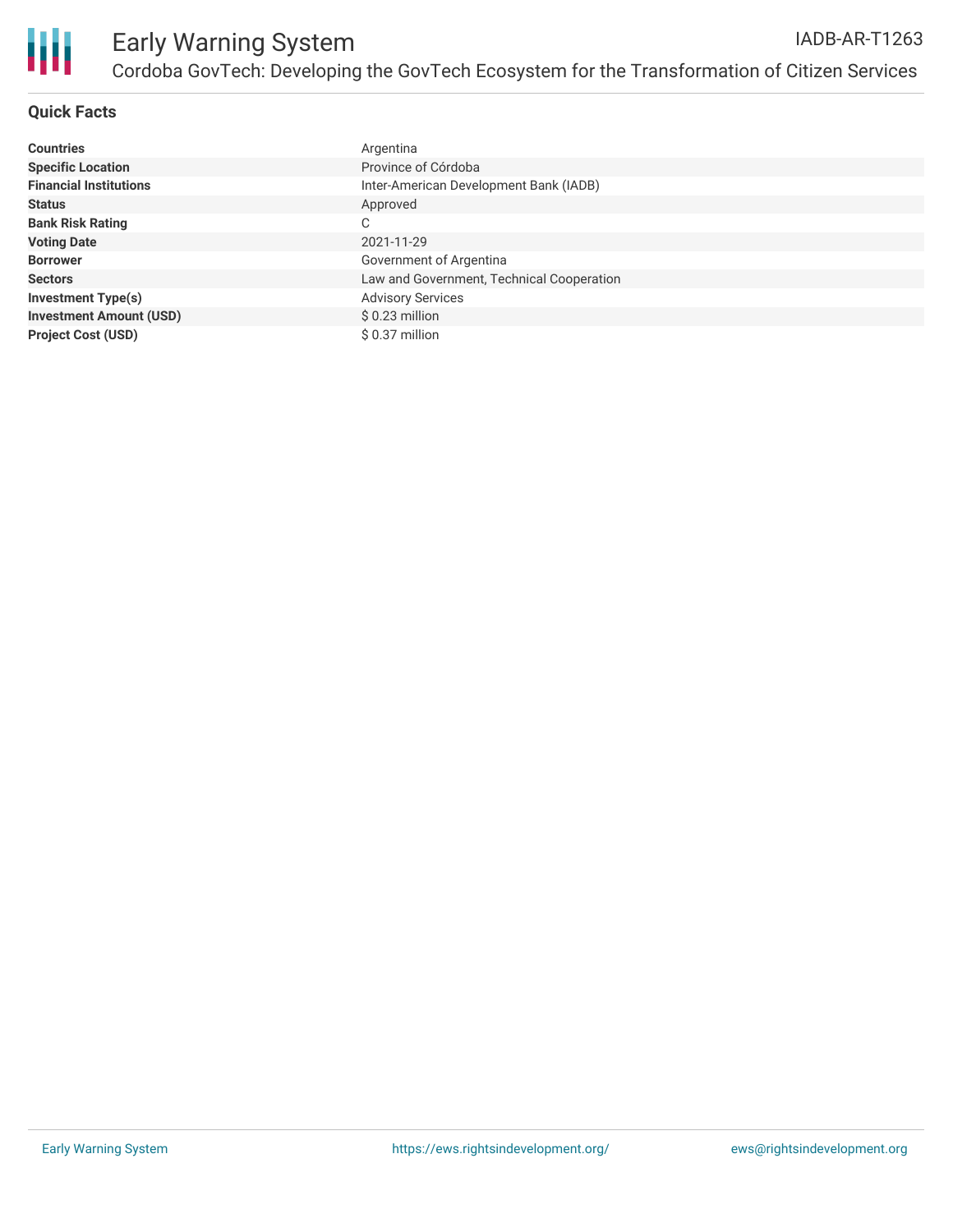

## **Project Description**

According to the Bank´s website, the objective of the project is to support the development of the GovTech innovation ecosystem in Cordoba through the promotion of innovative collaboration between Technology Based Enterprises, innovative SMEs, entrepreneurial support institutions and the public sector, which will allow generating solutions that improve services to citizens.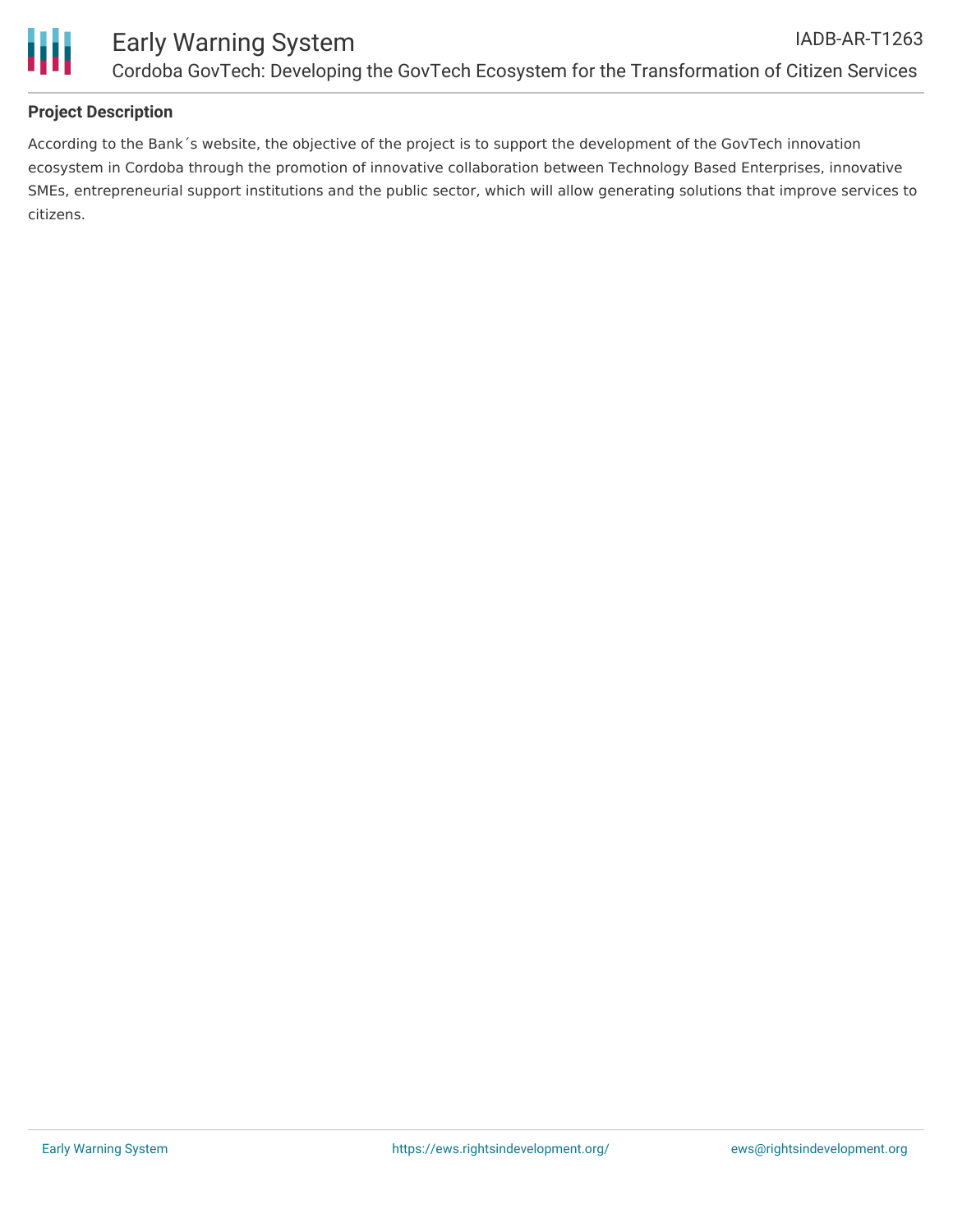

#### **Investment Description**

• Inter-American Development Bank (IADB)

The description of investment type was not available at the time of the snapshot.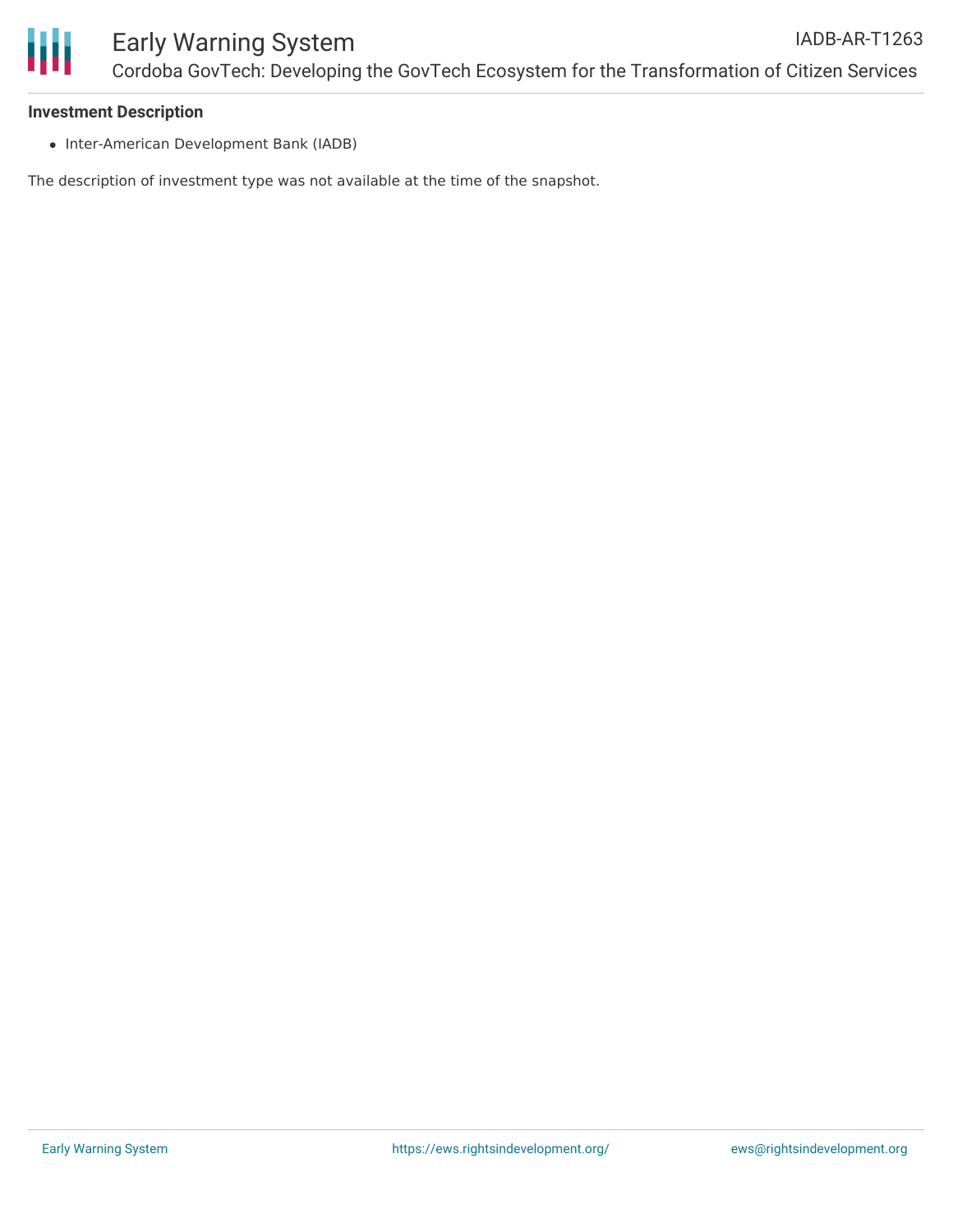

# **Contact Information**

Project contacts not available at the time of disclosure.

# ACCOUNTABILITY MECHANISM OF IADB

The Independent Consultation and Investigation Mechanism (MICI) is the independent complaint mechanism and fact-finding body for people who have been or are likely to be adversely affected by an Inter-American Development Bank (IDB) or Inter-American Investment Corporation (IIC)-funded project. If you submit a complaint to MICI, they may assist you in addressing the problems you raised through a dispute-resolution process with those implementing the project and/or through an investigation to assess whether the IDB or IIC is following its own policies for preventing or mitigating harm to people or the environment. You can submit a complaint by sending an email to MICI@iadb.org. You can learn more about the MICI and how to file a complaint at http://www.iadb.org/en/mici/mici,1752.html (in English) or http://www.iadb.org/es/mici/mici,1752.html (Spanish).